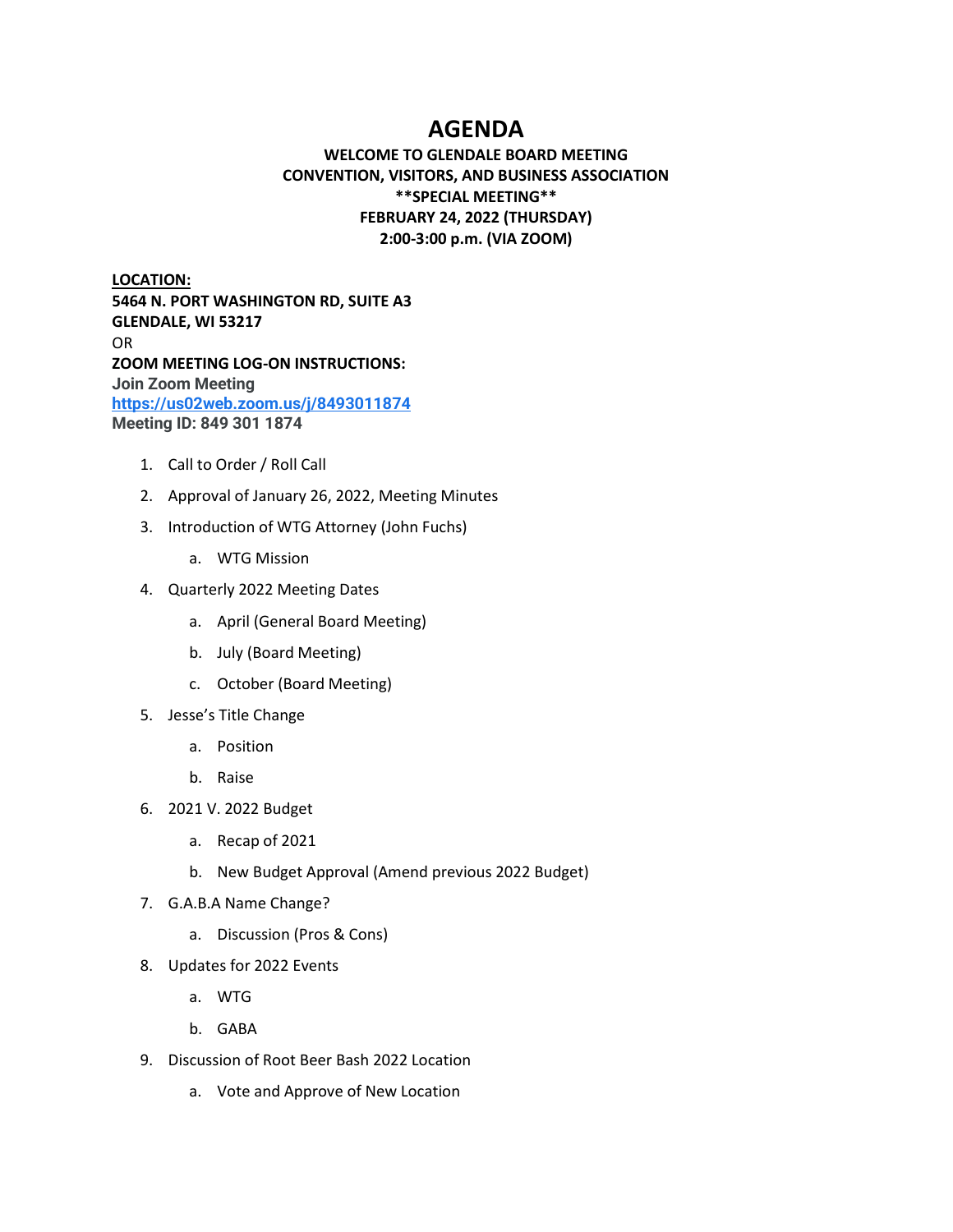## 10. Next Meeting Date

- a. Reminder of General Board Meeting in April
- 11. Reminder of G.A.B.A event
	- a. Network @ Night (2/24/22)
- 12. Adjournment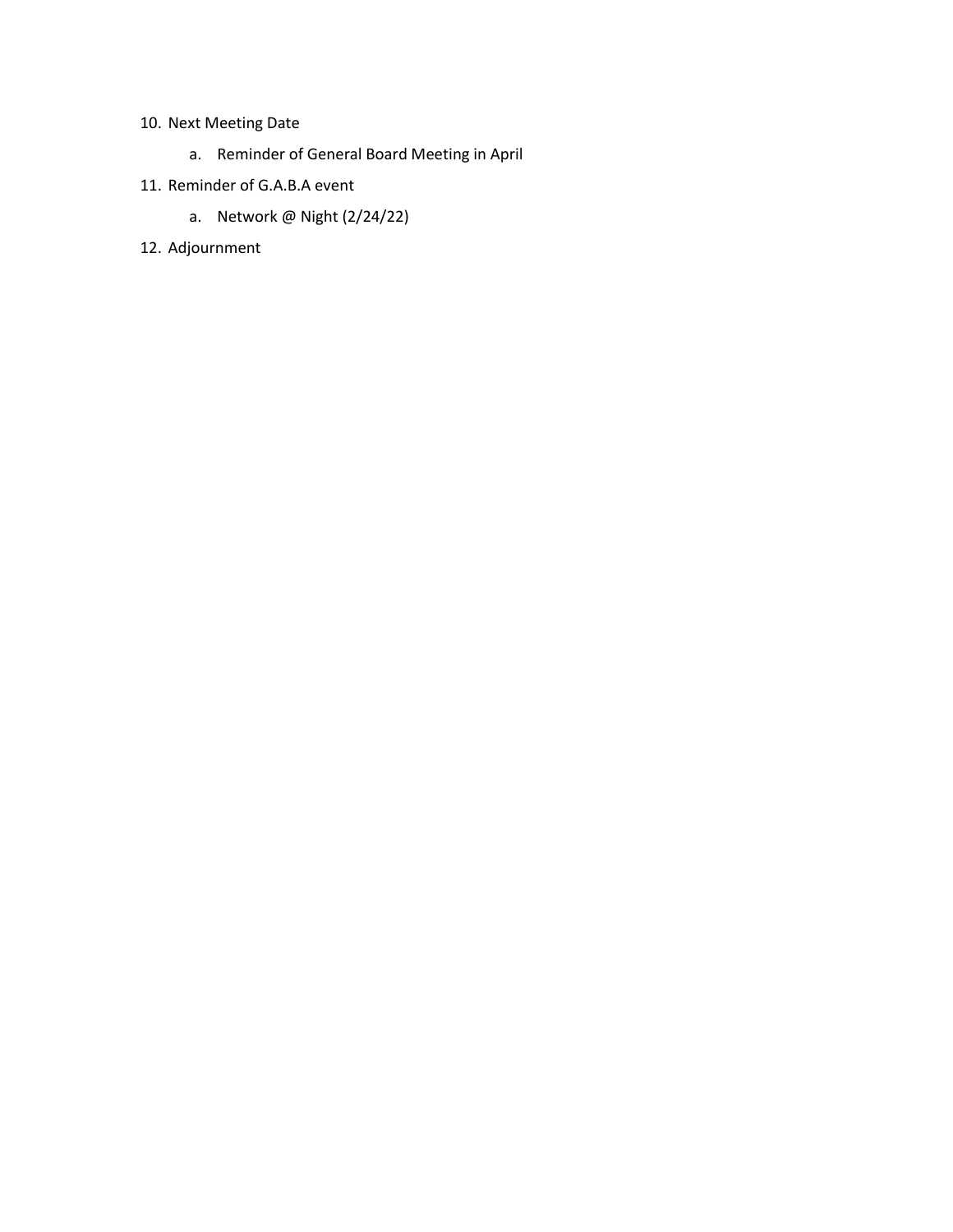## **WELCOME TO GLENDALE'S CONVENTION, VISITORS, AND BUSINESS ASSOCIATION (CVB) MARKETING EXECUTIVE BOARD**

Zoom Meeting: January 26, 2022

#### Roll Call

Present: Mayor Bryan Kennedy, Brenda Vento, Donney Moroney, Brandi Misale, Shawn Storey, Aaron Ross,

Absent: Raymond Dole

Staff Present: Becca Garrison, Executive Director, Jesse BaDour, Marketing and Event Coordinator for Welcome to Glendale Convention Visitors, and Business Association

*Meeting called to order by Mayor Kennedy at 2:02 p.m.*

### **1. Approval of the November 3, 2021, Meeting Minutes**

Motion by Ms. Vento, seconded by Mr. Ross to approve the November 3, 2021, meeting minutes. Motion approved unanimously.

#### **2. Introduction of New Executive Director**

Executive Director Garrison introduced herself. She had previously worked at the Bavarian Bierhaus for three years doing events and marketing. Her first day as Executive Director started on December 6, 2021. She has degrees in Community Engagement, Public Relations, and Marketing.

#### **3. New Visitor Center and GABA Headquarters**

Welcome to Glendale's Visitor Center and GABA Headquarters is currently open to the public. Hours are Monday-Thursday, 10:00 a.m. – 4:00 p.m. and by appointment only on Fridays. The Visitor Center is waiting for new furniture due to supply chain issues but should have desks by February 23, 2022.

#### **4. Hotel Update**

Third quarter hotel tax dollars were higher than the first and second quarter numbers combined for 2021. Oktoberfest, Bayshore's Art & Artisan Fair, Ryder Cup, and the Bucks Championship were all reasons for a successful third quarter. Oktoberfest had the highest number of attendees and tickets sold of any previous year. Executive Director Garrison has met with hotel General Managers and has shown different marketing materials to them. Her goal is to bring brand awareness to hotels.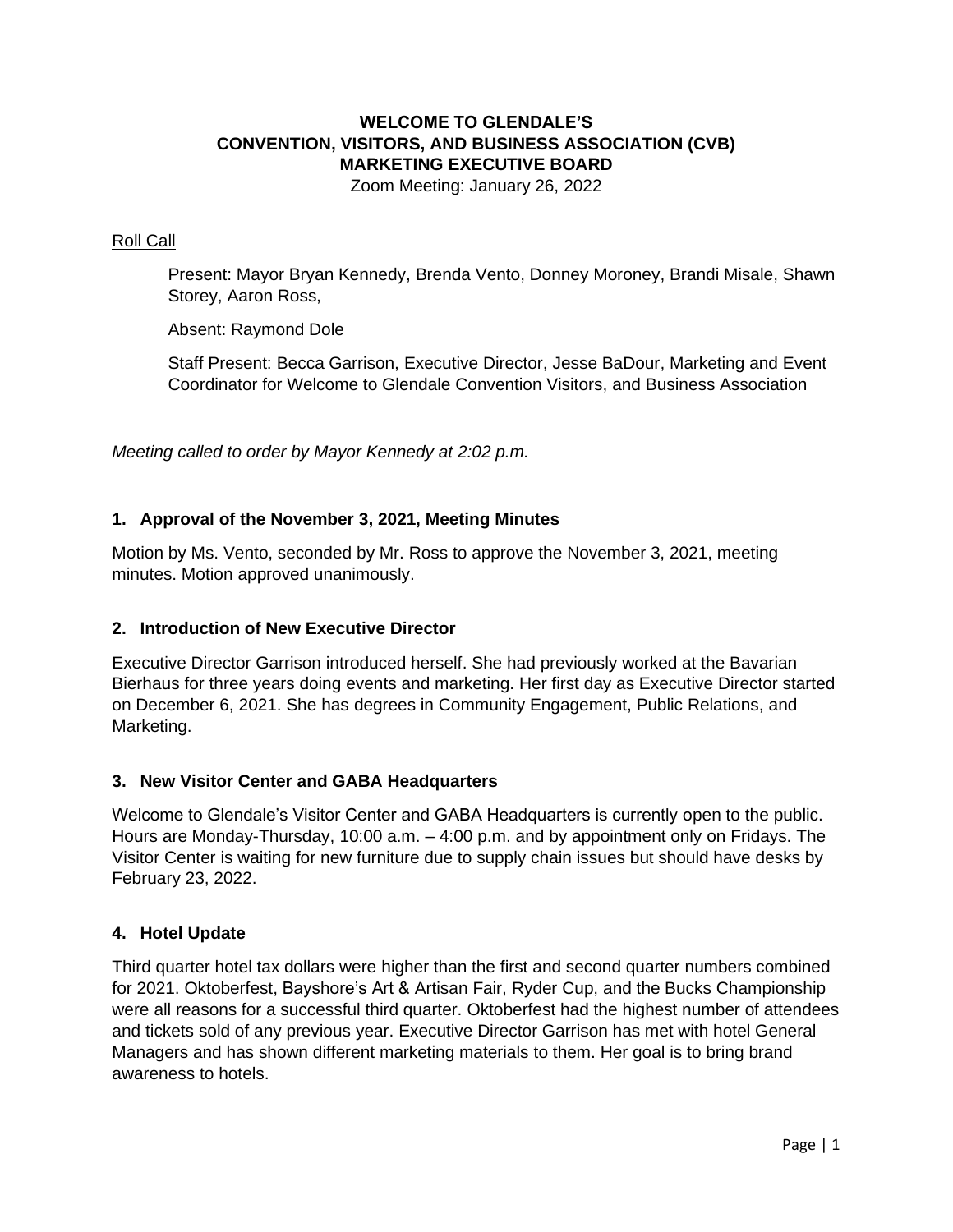## **5. Migration of Tools and Marketing**

Welcome to Glendale now has ownership of the Linked-In, Instagram, and Facebook pages. They were previously owned by a contractor. Since Executive Director Garrison started, Welcome to Glendale has gained followers, reaches, and engagements for all social media platforms. Her goal is to continue growing every social media platform. Mayor Kennedy asked Welcome to Glendale to share a video of the City Administrator application on the Welcome to Glendale Linked-In page. Welcome to Glendale has updated photos on the website, but Executive Director Garrison would like to get a new website.

## **6. 2021 RECAP**

Reviewing 2021, Welcome to Glendale opened a new Visitor Center, hosted the first ever virtual Shamrock Bingo, created the #RescuetheRestaurant campaign, organized, assisted, and found sponsorships for summer events (i.e. MITG, Fourth of July, Root Beer Bash). Welcome to Glendale also marketed toward The Ryder Cup attendees and the Society of Travel Writers to come to Glendale. Welcome to Glendale also participated at State Fair in the Travel Wisconsin booth.

## **7. Direction for Welcome to Glendale**

Although the budget was approved, Executive Director Garrison wants to review the budget and make sure funding aligns with the mission of Welcome to Glendale. The primary goal is "Heads in Beds". She'd like to sponsor events that bring people to stay in Glendale hotels.

Mayor Kennedy commented that in years past the City of Glendale and Welcome to Glendale worked very closely together. However, he would like to separate them as a Convention and Visitors Bureau is a separate entity from a city. WTG is a 501-c.4 status. The city will be amending their budget to include funding costs for Fourth of July and Music in the Glen. Welcome to Glendale will need to amend their budget too. Welcome to Glendale has created summer booklets, and the city would like WTG to continue producing and finding sponsorship for city events. The City of Glendale would contract Welcome to Glendale to do this.

## **8. Goals & Plans for 2022**

Executive Director Garrison wants to have an app for the website, and possibly add merchandise options including postcards and stickers to showcase Glendale. Director Garrison mentioned Glendale hotels are missing a shuttle system. This shuttle could be for weddings, city events, Oktoberfest, Bucks games, etc. As the event coordinator for the Bavarian Bierhaus, Director Garrison found that wedding parties were staying in downtown Milwaukee or Brown Deer hotels because they offered shuttles.

Currently, Welcome to Glendale has an ad in the Fun in Wisconsin magazine and WI Event Planner. Executive Director Garrison has created a Hotel Guide for visitors.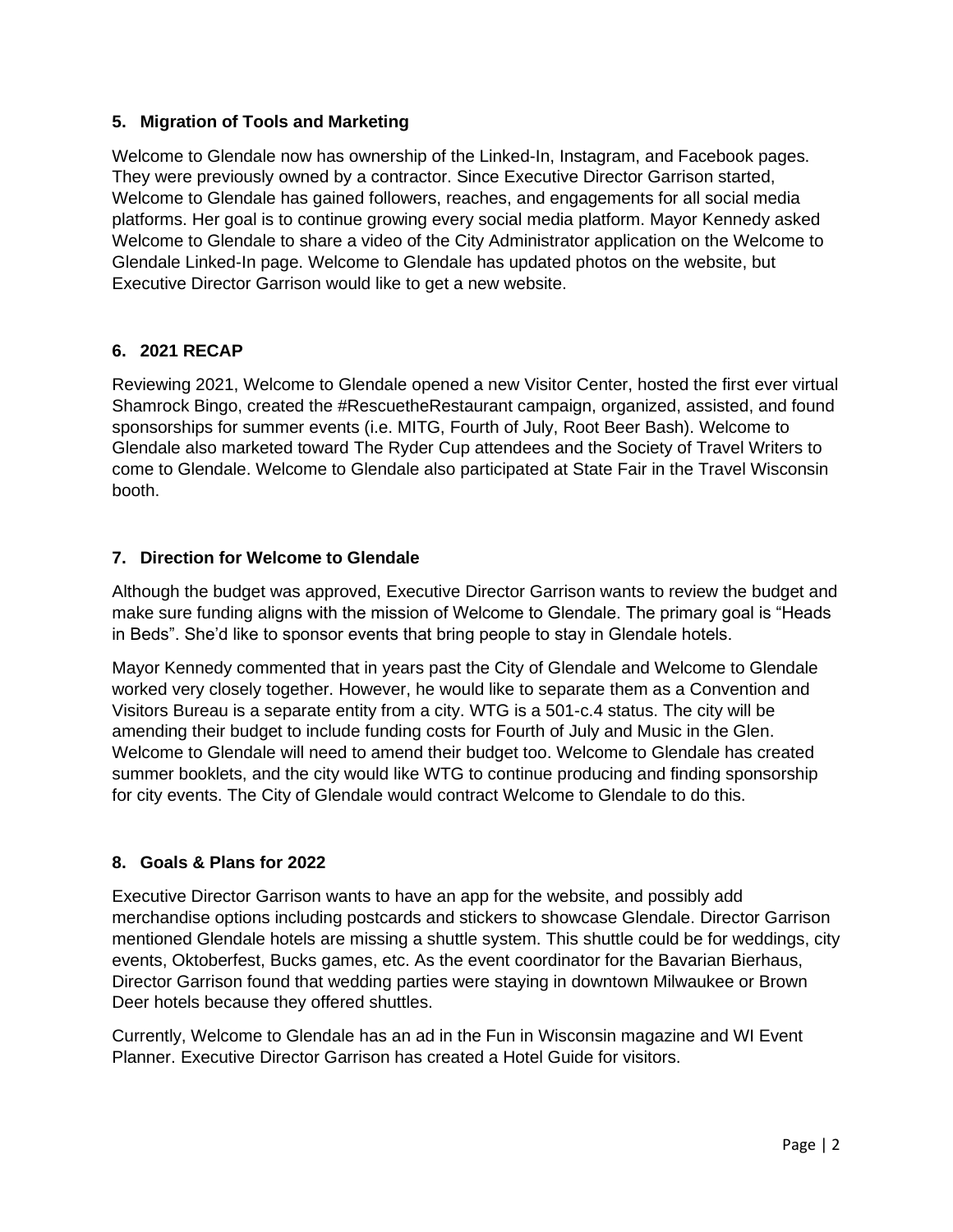#### **9. Root Beer Bash**

Sprecher Brewery does not like the date or location for the Root Beer Bash. They will not sponsor the event if it continues being held at the Richard E. Maslowski Park. Sprecher would like the event to be on National Root Beer Float Day, August 6, 2022 and at a venue that is easy to find and large enough to host thousands of people. The committee discussed two possible venue options: BAYSHORE and The Bavarian Bierhaus. Each venue will submit a proposal for the board to review for next meeting. Motion by Mr. Storey, seconded by Ms. Moroney to change Root Beer Bash date to August 6, 2022. Motion approved unanimously.

### **10. GABA Updates**

At the end of 2021, the Glendale-Area Business Association had 63 members. The goal is to have over 100 businesses at the end of 2022. Executive Director Garrison would like businesses to sponsor events and help provide food for the events. The first GABA Morning Mingle had 23 attendees. The Annual Cheers to New Year's event at Sprecher Brewery has 9 businesses donating prizes, valued at \$600.

### **11. Discussion & Possible Action for a Nominating Committee**

Mayor Kennedy discussed the bylaws and board responsibilities. The Bylaws have been updated to include a one-year term for board members and a board of 4-6 members, with one member from the hotel industry and one from the City of Glendale. Executive Director and Garrison and Ms. BaDour report to the board, not the City Administrator or City of Glendale. The board can, and should, be a rotating board with different businesses as board members. The board has the authority to remove non-participating board members. Ms. Vento suggests if a board member misses two, they are up for review by the board. Ms. Moroney suggests that the meetings are planned in advanced and on the calendar.

Mayor Kennedy proposes creating a nominating committee. This committee would help find new members. Motion carries. Executive Director Garrison proposes Ms. Vento, Ms. Moroney, and Mayor Kennedy be on the nominating committee. Motion by Mr. Storey, seconded by Ms. Misale to approve the three members of the nominating committee. Motion approved unanimously.

### **12. Annual Meeting**

The board discussed the difference between a board meeting and an annual meeting. An annual meeting would include all board members, GABA members, and the seven hotel managers. Annual meetings do not have to reach quorum, and everyone gets to vote. There should be one annual meeting a year.